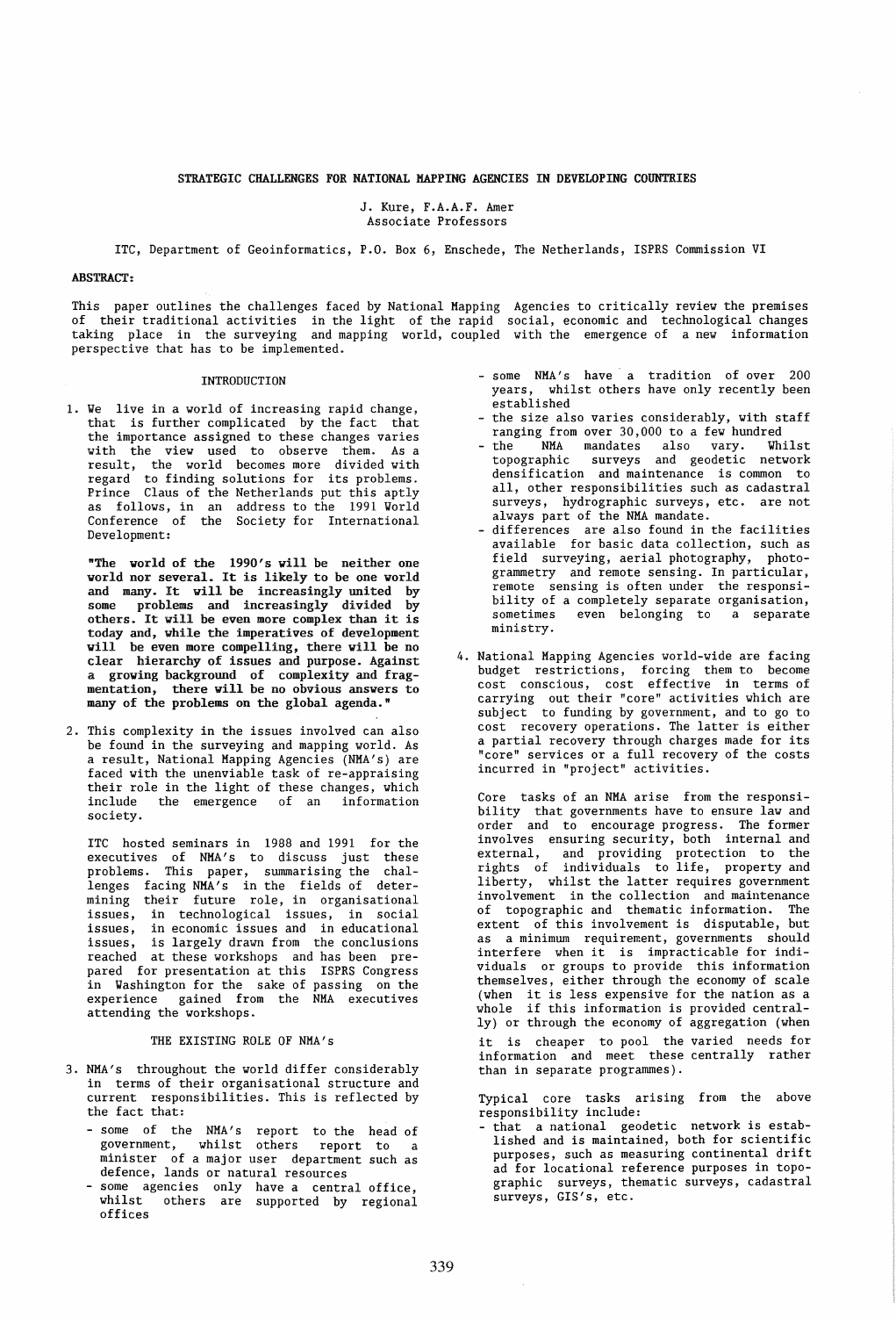- that a topographic map series or a series of digital topographic databases is produced and maintained for multi-purpose use such as exploration and exploitation of natural resources; urban, regional and rural development; engineering applications; security applications of the military, the police and the fire brigades; thematic surveys such as soils, forestry, geology, etc.; recreation; tourism; environmental monitoring; etc.
- that cadastral maps and plans are produced and are maintained for land registration purposes, so as to be able to regulate the equitable distribution of land, control its optimal use, avoid land disputes and promote the development of land by the land owner himself, who is able to raise money for this on the basis of the security offered by the land titles.
- that aeronautical and hydrographic charts are produced and are kept up-to-date in order to protect lives in air and sea navigation operatlons.
- 5. The need for revenue generation introduces the requirement that NMA's look for possible extensions for their current activities. Hereby NMA's must appreciate that the essence of marketing is knowing the customer and his needs. Hence, in order to ensure a return or investments in project activities, NMA's must strive to respond more promptly and effectively to requests, to reduce the cost of their operations and to improve the quality of their services by providing better information on which users can base their decisions.
- CHALLENGES RELATING TO THE FUTURE ROLE OF NMA's YITHIN A NATIONAL INFORMATION INFRASTRUCTURE
- 6. Much more uniformity could be found in the perception of what the NMA's mission should be in the emerging information society. In the first place, this will be the responsibility for the geometric framework of a national GIS (or National Spatial Information System - NSIS) in the form of a national topographic data base, that acts as a central archive for GIS analyses and serves as a working data base for the production of graphics. Opinions differed, however, on whether the NMA's role should be more than this i.e. should it assume a leading role in the NSIS development by establishing linkages between the national topo data base and other specialised data bases and should it develop the information management model that regulates these linkages, the standards to be used, etc.?
- 7. The requirements of a National Spatial Information System (NSIS) were seen to be as follows:
	- that firstly, a geometric framework be established and maintained. This should be in the form of a control network and a national topo data base, that acts as a foundation for GIS analyses and serves as a working data base for the production of graphics.
	- as a next step, a minimum set of linkages has to be established between the national topo data base and other specialised data bases containing cadastral and land registration data; land use and land cover data; transportation and communication network data; census data; etc.

The scope of this system of linked data bases will unquestionably vary from country to country, in view of its dependence on the user requirements of a NSIS. However, a<br>linked system-has-the-advantage that-duplication of effort can be avoided in data collection, data storage and data maintenance within each individual data base, thus reSUlting in considerable savings in total costs on a national level.

- if these linkages are to work, attention will have to be paid to the NSIS infrastructure and an information management model will have to be developed that will lead to:
	- \* institutional policies and standards related to data transfer, data quality, data classification, etc.
	- \* policies related to data security, sale, licensing, copyright, etc.
- $*$  organisational issues such as the linkages to suppliers and users and maintaining a directory on data availability and quality, to support the retrieval and partitioning of data according to feature type and geographic location.
- 8. Yith regard to the very important task within a NSIS of establishing linkages between the national topo data base and other specialised data bases and developing the information management model that leads to the policy and organisation of the NSIS, this co-ordinating role could, under certain circumstances, be carried out by the NMA, if given the mandate, power and additional funding to do so and if its position within the political infrastructure permits this i.e. if the NMA reports directly to the head of government or the Ministry of Planning, which also has a coordinating role.

Another solution would be to entrust this coordinating role to a National Committee with a Permanent Secretariat and strong participation of NMA's and other geo-information supplying and using agencies reporting to the head of Government or a Central Agency. This Committee does not have production functions but is responsible for the identification and coordination of needs and production activities, development of standards and specifications in support of the gradual establishment of the geo-information infrastructure required.

The Committee's role includes the development of national policies on land and resource information which promote the utmost cost effectiveness of the national geo-information infrastructure and the information.

Ideally the Committee should be empowered by its professional competence and its facilitating capacity in which the interest of all is recognised. However, in some if not most jurisdictions they may require establishment by statute and having funding control to enforce coordination in geo-informatics activities.

If a mechanism such as this Committee with a sufficiently high profile is not feasible, the NMA should initiate an Inter Agency co-ordinating committee to co-operate with geo-information producing agencies in the establishment of a geo-information infrastructure. Such committees have, for example, been established in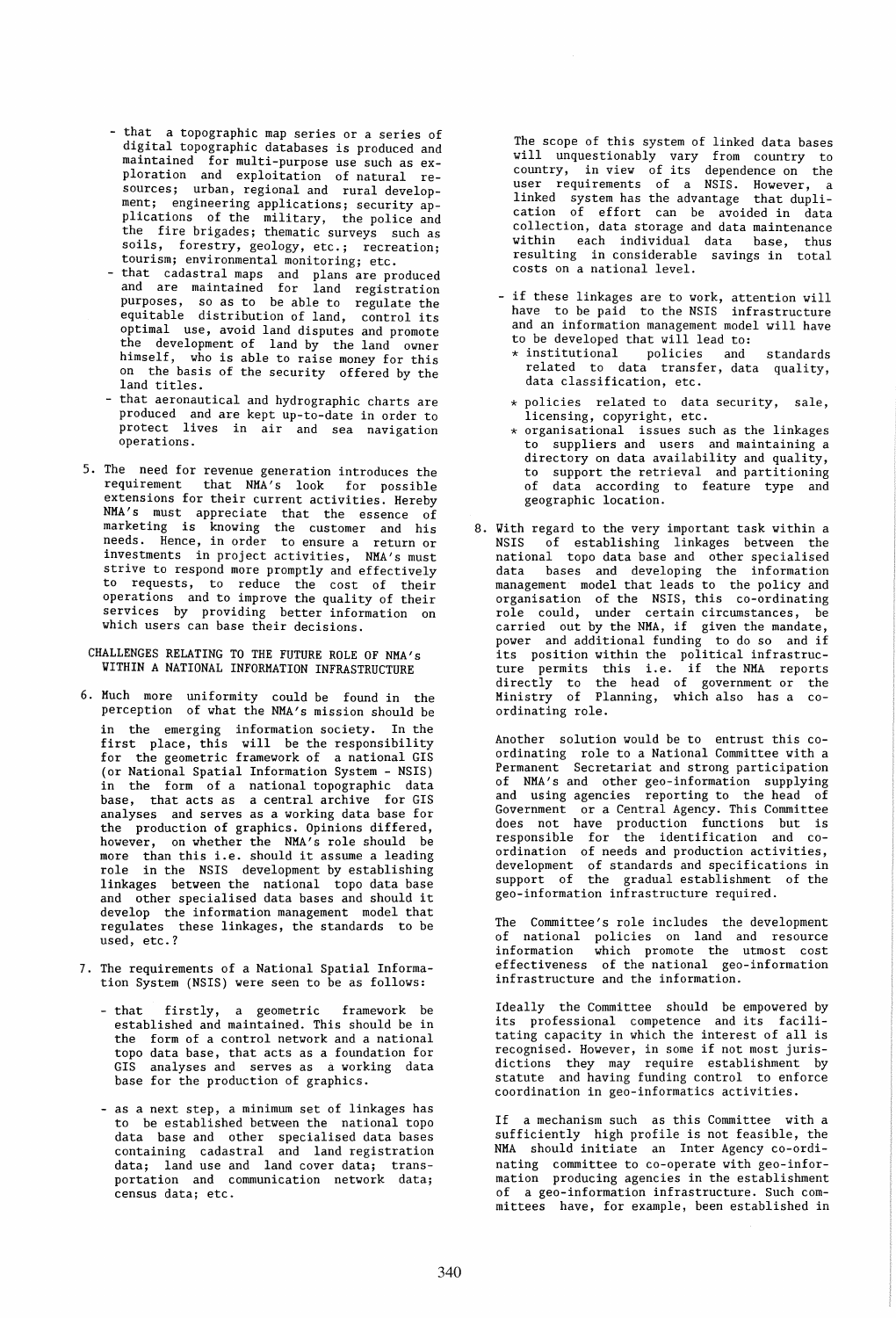countries such as Australia, Canada and the US.

Whatever solution is adopted, it is essential that awareness be created at the political level that an information economy depends on the efficient functioning of a national information infrastructure, promoting ease of access to and use of geo-information. Different mechanisms of public and administrative policy can be employed, appropriate to different countries, to support the leadership and coordination needed to develop and implement this in the interest of economic and social development.

- 9. Other general points brought up in the discussion on the role of NMA's within a national information infrastructure were:
	- NMA's must redefine their missions and secure adequate funding for their more demanding tasks, especially relating to the maintenance of the national topo data base. Important cost considerations in this regard are to keep the data content as simple as possible and to identify the user's requirements for currency of the data items, to link these with the data decay rates and thereby establish revision priorities for the various data items.
	- NMA's must organise workshops to generate awareness of the technological changes taking place and of their implications.
	- Agencies just starting to implement digital technology should examine the possibility of attaching staff to organisations well established in this field, in order to gain experience.
	- Given the above mentioned NMA responsibility for the topo data base within a NSIS, there was also agreement that NMA's should introduce digital technology as soon as possible, in order gain experience and keep abreast
	- with new developments. As NMA's enter into the digital field they should identify at least one major user or user group that is ready to apply digital information and will thus become a strong supporter for a sustained and relevant digital production programme.

CHALLENGES RELATING TO ORGANISATIONAL ISSUES

- 10. The main organisational challenge, that of developing the national information management model and its infrastructure, has been summarised in paragraph 8 and so will not be repeated here. Other organisational challenges include:
	- NMA's should develop clear plans for the institutional changes necessary to implement digital technology; these plans should address new function descriptions and staff development at all levels, including middle and senior management, to prepare the organisation for the implementation of the new technology. Investment plans should also be developed.
	- Linked to these plans should be strong indications to equipment suppliers, specifying equipment characteristics that will withstand adverse environmental conditions, and are low cost/low maintenance.
	- Data overlaps and the duplication of effort in data collection, storage and maintenance must also be avoided when operating within a

system of linked data bases. This can be achieved by carefully matching the design of the general and comprehensive National Data Base with what is known to exist or could be included in the small, more specialised data bases. An essential element in this matching process is the efficiency consideration of keeping the National Data Base as simple as possible in terms of the number of data items and the detaildness of data classification, this for its multi-purpose general use.

If now specialist users are interested in more detail in data classification, the responsibility for data collection, storage and maintenance of the more specialised attribute information would be transferred to the single or main user requiring this.

CHALLENGES RELATED TO TECHNOLOGICAL DEVELOPMENTS AND THE INTRODUCTION OF MODERN TECHNOLOGY IN A NMA

- 11. Consideration has to be taken of the rapid technological developments occurring in the fields of expert systems, data bases, navigation systems, point positioning systems, satellite technology and image processing. These new integrated tools and techniques are either replacing or complementing established technologies in map production, but either way they are revolutionising mapping processes through their impact on the traditional disciplines involved and on how the information needs of the user community can best be served. Coupled to this is the fact that the user community is becoming accustomed to rapid response digital technology in day to day life: television, telecommunication, banking, travel and publishing. As a consequence, users will expect the same efficiency and response in the handling of geo-information, forcing national mapping agencies to deal with less patient, more knowledgeable and more critical clientele.
- 12. As the introduction of computer technology is a must and not an option in the information production environment, it is strongly recommended that national mapping agencies establish simple but improvable digital topo data bases nov.

This recommendation is made in spite of the problems known, such as:

- technological developments are so fast that it is difficult to decide what systems should be adopted,
- new systems should only be employed when you have trained staff to operate and maintain the systems,
- new systems should only be introduced when the operating environment (air conditioning, dust control, power supply) is in order.
- 13. The type of sophistication of technology needed in geo-information production is dependent on the planning level at which the information is required. If this is at the national level, the information requirements are coarse and simple systems can be used in data collection and handling. If, however, the users are utility companies who are prepared to pay for the digital data, then more sophistication is needed in the technology used to create a large scale digital data base.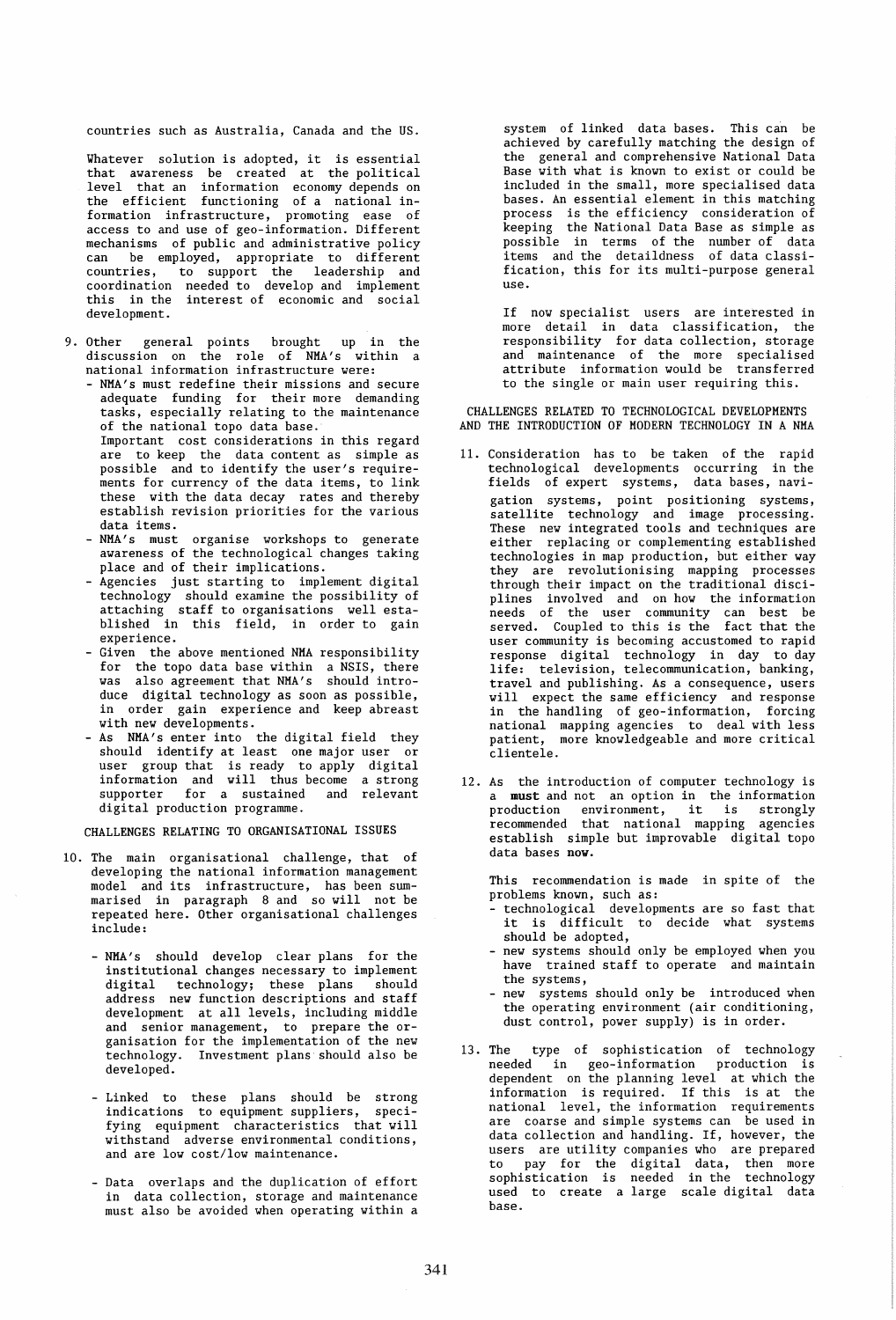- 14. Clear plans should be developed for the institutional changes needed in order to deal with the transition from analogue to digital operations. Aspects to be taken into account in drawing up these plans include:
	- That the implementation of new technology takes some time to be fully effective and<br>therefore organisations have to count on having a mixture of technology in this interim period.
	- That the introduction of digital technology is a complex operation and it can affect NMA's in the way they relate to clients (other government organisations and the general public, who in this digital field, also have to be familiar with the technology); in the way conventional mapping units relate to each other; in the production lines and working methods; etc.
	- These implications have to be studied carefully so that the NHA can adapt its organisational structure and can train its staff to cope with the new situation.
	- That special attention needs to be paid to the social changes within the organisation, when going digital. Good communication is essential, since the relevance of introducing the new technology has to be ex-<br>plained in order to receive the necessary support at all levels. Furthermore, when the necessary changes are introduced, this should be done in small simple steps so that staff are not lost along the way.
	- No real problems were envisaged in the conversion from an analogue to a digital data base at medium scales, since most countries have a complete coverage of 1:50,000 maps. Problems were, however, foreseen in the conversion of the old records of large scale and cadastral data bases into a digital data base.
- 15. On the question of equipment, it was suggested that organisations adopt a more "active attitude" towards manufacturers. Examples given were in setting up stricter equipment specifications (equipment to withstand adverse environmental conditions and have low maintenance costs); that back-up support from manufacturers be guaranteed; that an upward compatibility of systems and components be guaranteed; etc.

Furthermore, presentative methodologies systems. there is a requirement for re- standard data sets and effective for the evaluation of digital

#### CHALLENGES RELATING TO SOCIAL ISSUES

16. The social demands for up-to-date maps and other information products are rising relentlessly under the pressure of urbanisation, the needs of resource exploitation and management, the development of agriculture, the protection of a liveable environment and the need for security and political stability. Coupled to this is the increasing complexity that can be observed in the planning and decision making process and its greater decentralisation (more and more decisions taken at the level where the development takes place), leading to a requirement for more, faster, more current and more-to-the-point information on the one hand, and to more complex types of information (interrelations between information categories, consequences of actions) on the other. The challenge facing NHA's is now how to cope

with these rising and changing demands.

17. The related social issue of meeting user's data quality requirements was recognised as being quite complex. It involves both data accuracy and data completeness, with far from simple models since accuracy relates to the resultant accuracy of the input errors (ground control, aerial photography and aerial triangulation), the collection errors (orientation, measurement and identification) and the storage and processing errors (rounding off; vector to raster conversion; overlay errors; etc.) whilst completeness relates to the generalisation percentage of the content; the percentage of elements required actually picked up; the correctness of the classification and the decay rate of the data items. Furthermore, in terms of its cost effectiveness, this does not concern the data quality itself, but relates rather to the extent to which this data quality meets user needs. Essentially, the client establishes the quality and timeliness as a function of what he is prepared to pay.

It is thus necessary to identify the users and then carefully establish what their realistic information requirements are, depending on how they are utilising the data. This latter process is therefore much easier in single purpose products such as cadastral plans, hydrographic charts, etc. than in multipurpose topo maps or data bases, with widely varying requirements, depending on user purpose and field of application.

18. NMA's are also sometimes guilty of not identifying the realistic information needs of users, with the result that the data and information gaps, due to missing or inadequate information, and the data and information overlaps, due to irrelevant information, arise. In view of the fact that both situations affect the cost effectiveness of the mapping programme, it is important to avoid these by becoming more active in identifying users information needs and going out and seeing what users are actually doing. Hereby it is also important to concentrate on the information needs themselves, rather than to look to the products which might satisfy these needs.

### CHALLENGES RELATING TO ECONOMIC ISSUES

- 19. Lack of funds to finance the implementation of digital technology was seen to be the major constraint in many countries. This implies that long term investment plans have to be drawn up and the funding bodies, whether the government or foreign aid agencies, have to be convinced of the long term benefits which will accrue from their investments.
- 20. On the question of revenue generation, it was pointed out that NHA's traditionally have little experience in marketing their products, simply because there has been no incentive to do so, when the nominal charges made for maps do not flow back to the agency but disappear in a central treasury. Yith the budget restrictions facing NMA's world wide, the following recommendations were put forward to improve the situation: - If the NHA cannot change the situation of charges made flowing to the central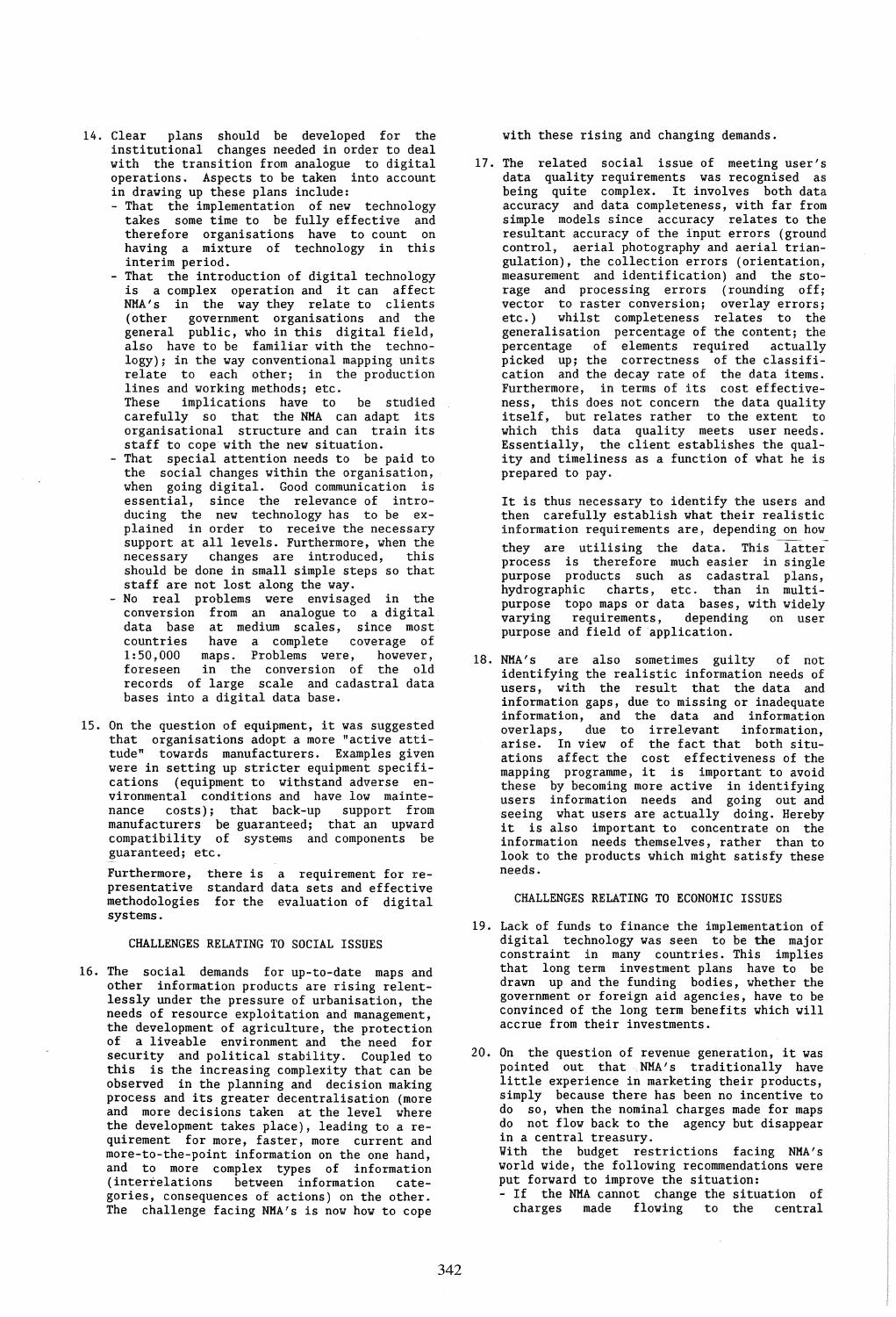treasury, they should at least negotiate<br>budget increases comparable with their budget increases comparable with<br>revenue earnings.

- NMA's must strive to retain government funding for their core tasks (maintenance of geodetic netvork; establishment and maintenance of national topo maps/data bases; etc.) by demonstrating that these tasks fulfil a national need and therefore require funding. Hovever, since limits viII be imposed on this funding, NMA's must strive to reduce the costs of their core operations; to improve the quality of their services in all respects, but particularly timeliness and sensitivity to clients and undertake work on quantifying the benefits in providing land and resource information.
- The opportunities to generate extra revenue through task and product diversification are tremendous, but demands a thorough market analysis in order to get to knov the customer and his needs. Furthermore, given the fact that the current data requirements far exceed the available NMA production capacity and that this situation vill probably only vorsen, as the national and vorld economy becomes more dependent on information, it vould appear that the future challenge for NMA's viII be to meet as many of the requirements as possible through both internal and external means, vhereby the latter imply entering into production co-operation agreements vith other government agencies and the commercial sector.

Product and task diversification opportunities include:

- establishing a library of aerial photography and remote sensing imagery and making this available to the public.
- producing and marketing dovnstream aerial photographic products such as uncontrolled mosaics or photo indexes.
- establishing a library of minor control and marketing this such that non-specialised agencies can produce thematic plots using analytical plotters.
- producing road maps or digital data banks of road data for car navigation applications, etc.
- carrying out large-scale digital mapping programmes. In The Netherlands, such a programme is jointly financed by the cadastre, municipalities and utility companies. Both standard and customised map products in terms of coverage and content are produced.
- carrying out all sorts of engineering surveys.
- the environmental development proposals. impact of
- controlling pollution by recording the sources and monitoring the effects.
- identifying risk areas related to natural hazards such as land slides, avalanches, floods, etc.
- recording archaeological and other sites of scientific, historical or cultural interest.
- establish consultancy services in surveying, mapping and GIS's.
- etc., etc.
- 21. Yith regard to cost effectiveness, it was recognised that NMA's have to develop cost models for all their operations so that quality and cost can be balanced against the requirements. Furthermore, producers will have to carefully analyse user requirements in order to establish whether these are realistic or not; users viII have to be educated so that they have a greater appreciation of mapping costs and cost variations and the producers viII have to use these cost variation figures in optimising their data collection methods. An example vas given of a cost calculation vhereby plotting costs vere found to account for 95% of the total mapping costs (mapping at 1:1000 in an area vith a very high density of detail). The implication nov in planning the mapping programme is that one can vary the project parameters to improve and simplify the mapping process, vithout substantially increasing the total costs since these are anyhov largely plotting costs. Examples of these simplifications are going to smaller and<br>more convenient block sizes, adding more convenient block sizes, adding more ground control than actually required to improve the reliability and using photography at larger scales than needed and possibly also colour photography, to improve the interpretability and thereby reduce the field verification effort needed.
- 22. The importance of keeping the maps/data bases of a National Topo Series up-to-date cannot be over-emphasised, simply because "mapping is a deteriorating asset, which will have a long useful life if properly maintained, but will lose its value in a very short time if neglected".

Given that the currency required of digital data bases is probably in the order of 5-year revision cycles, it is evident that ways and means viII have to be found to improve the efficiency of this tremendous task facing NMA's in the future.

Possibilities include:

- recognising that changes rarely take place uniformly throughout a data base. The need thus exists to develop a simple, economic system for detecting areas of change
- obtain the support of local authorities to submit information on changes in their area directly to the NHA
- reduce the NMA revision effort needed by keeping the National Data Base as simple as possible in terms of number of data items and the detaildness of data classification. Yhere more detail is needed in data classification, transfer the responsibility for data collection and maintenance to the specialised agency requiring this greater detail.